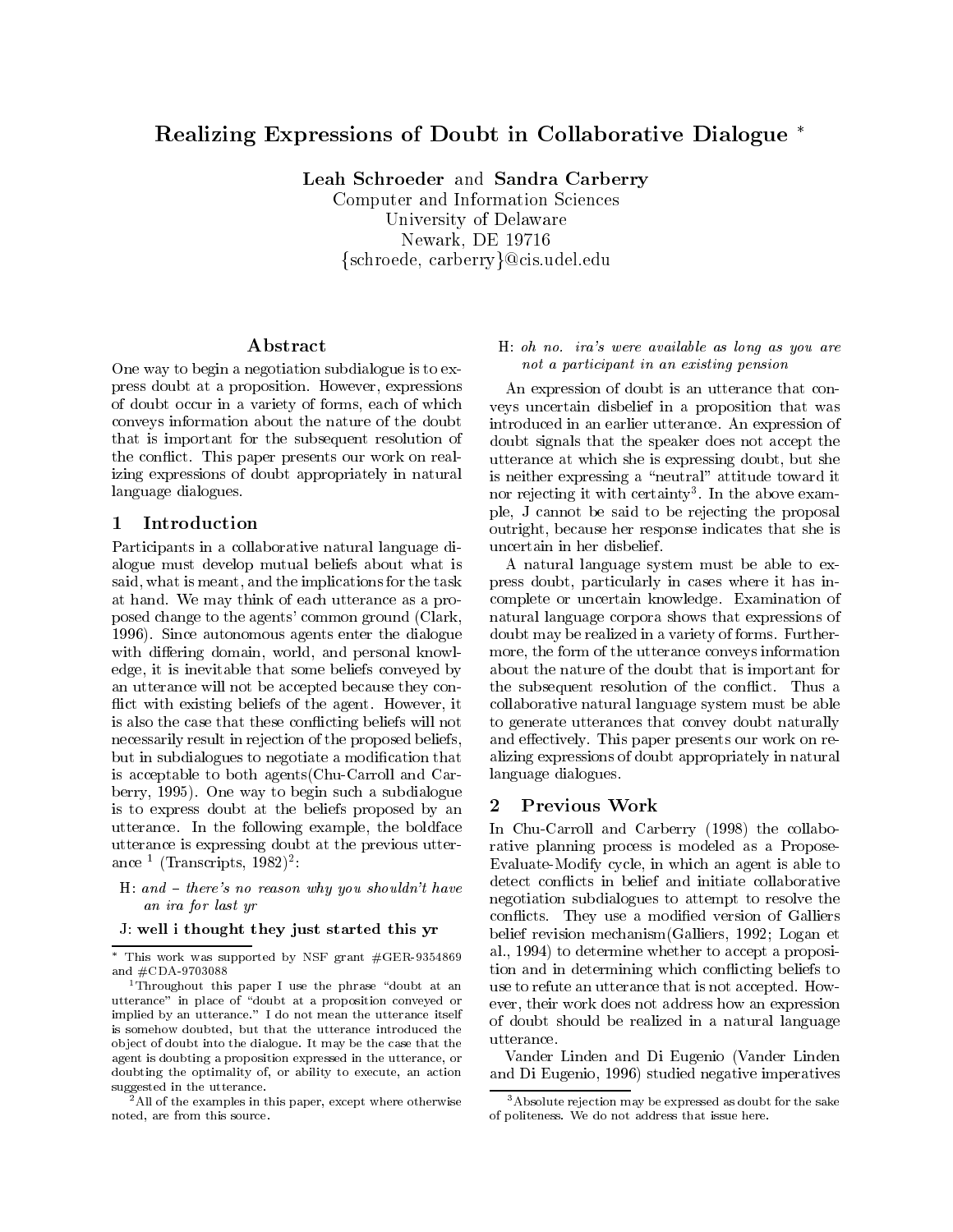in instructional texts. They used machine learning to correlate features of an action  $X$ 's relationship to the reader in terms of attention, awareness, and safety, with whether it was realized as  $Don't X$ , *Never X*, or *Take care not to X*. In our research, we draw on their notion of identifying how features of the generation context correlate with how an utterance should be expressed. However, our work differs from theirs in that we must deal with an agent's beliefs motivating his doubt and we consider a wider  $\overline{3.1}$ range of variations in realization.

#### 3 3 Communicating an Expression of Doubt

We assume appropriate mechanisms for detecting con
ict and determining when to engage in a subdialogue by expressing doubt(Chu-Carroll and Carberry, 1998), as well as an appropriate belief revision mechanism, and in this paper concentrate on how an mechanism, and in this paper concentrate on how an expression of doubt should be realized as an utterance. A cooperative agent should be as informative as needed, without expressing too much irrelevant information(Grice, 1975). Thus, in formulating an expression of doubt, we must consider how much the doubted agent needs to know in order to collaborate in resolving the doubt and how much we can ex- $\frac{1}{2}$  ance. pect him to infer without being explicitly told. In addition, Clark (1996) argues that participants in discourse select utterances that express their com municative intent efficiently, often in sentence fragments. Since such *efficiency of expression* is the expected natural form of discourse, a hearer is likely to derive unintended implications from signicantly less economical realizations.

Expressions of doubt, by our definition, signal nonacceptance because of 'uncertain disbelief. In order for the doubted agent to attempt to collaborate in resolving the doubt, he needs to know several things. Most basically, he needs to recognize that there is doubt in a particular utterance. In the absence of an objection to an utterance, the speaker will assume an implicit acceptance(Lambert and Carberry, 1999). To efficiently negotiate an acceptable resolution to the belief conflict, ideally the doubted agent must know something about the beliefs of the doubting agent; in particular, which belief(s) are causing her nonacceptance, and the strength of these beliefs. If the doubted agent decides to retain his original beliefs, this information helps him to construct an argument that will be maximally effective and efficient in his attempt to convince the doubting agent(Chu-Carroll and Carberry, 1998).

To identify how expressions of doubt are realized in naturally occurring dialogue and how these realizations convey the requisite beliefs, we analyzed features of individual expressions of doubt extracted from natural corpora, and correlated the various forms of the utterances with the features of the underlying beliefs. However, as explained in Section 3.3, the use of machine learning techniques was not appropriate due to the nature of our corpus. Section 3.1 discusses features of underlying beliefs and Section 3.2 discusses the various forms that an expression of doubt can take. Section 3.3 then presents a set of rules that relate the two.

### 3.1 Belief features

As noted above, beliefs play a prominent role in expressions of doubt, since a speaker will ideally convey enough information for the hearer to discern 1) that she is expressing doubt, 2) what she is doubting, 3) any support she has for the doubt, and 4) the strength of this support. In addition, speakers tend to differentiate new supporting information from that which is already part of the common ground and which should already have been considered. These beliefs are often not explicitly stated, but are assumed to be inferable by the doubted agent based on his knowledge of the previous dialogue, knowledge of the other agent's beliefs, a model of stereotypical beliefs, linguistic knowledge, and the particular realization of the doubting agent's utter-

For example, consider the following assertion and two possible responses, each expressing doubt at the proposition  $P_{double}$  that John Smith gets \$800 a month from Social Security :

S: John Smith gets \$800 a month in Social Security.

- 1) U: Isn't he less than 62 years old?
- 2) U: \$800?

In 1) U relies on mutual domain knowledge to express doubt at  $P_{double}$  by contending some other proposition  $P_i$  that implies  $\neg P_{doubt}$  (Lambert and Carberry, 1999), namely that Smith is younger than 62. In the rest of this paper,  $P_{double}$  refers to the doubted proposition and  $P_i$  to a proposition other than  $P_{doubt}$ , if any, that is the reason for this doubt.

In addition, expectations also play a role in expressions of doubt. In the simplest case, the violated expectation is just that  $P_{double}$  is false. In other situations, an agent may have an expectation that a proposition will be false if instantiated with some particular subset of its possible instantiations. Responses that conflict with these expectations may provoke an expression of doubt, even though the doubting agent may have little or no support for the expectation. Such violated expectations are often signaled by elliptical fragments, such as response 2) above where U conveys not only that she doesn't

<sup>4</sup>This is not a naturally occurring example, but was made up for explanatory purposes.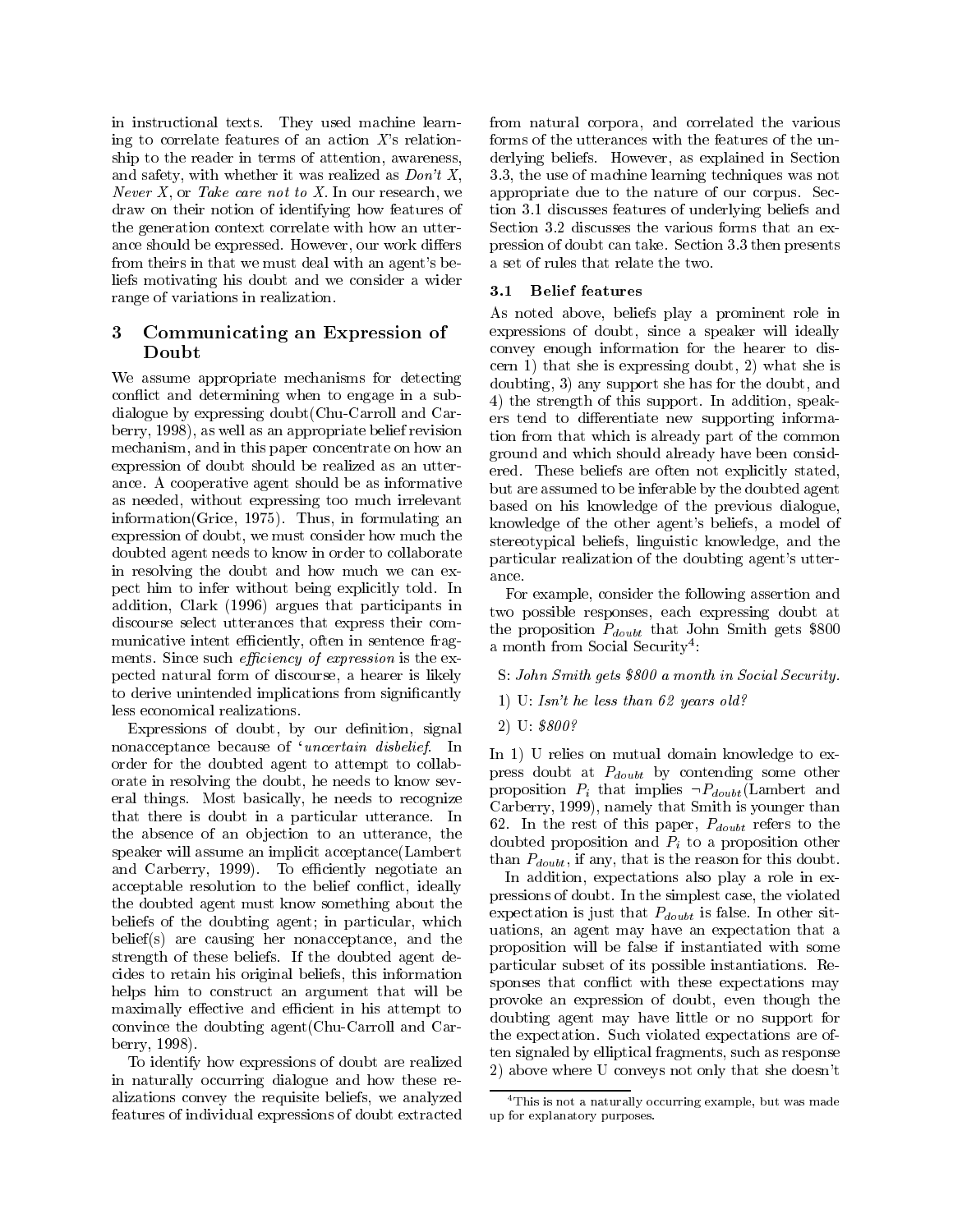accept  $P_{double}$ , but also that her doubt stems from the instantiation of the *amount* term as \$800. We hypothesize that U might accept a proposition with a different instantiation of the *amount* term, but U doesn't explicitly state this, and other instantiations may be irrelevant. A violated expectation will be referred to as  $P_e$  and is described further in Section 3.1.2. When and how these expectations arise is a topic for future research.

We assume the propositions  $P_{double}$ ,  $P_e$ , and  $P_i$ , as well as the fact that we want to express doubt, as inputs to our generation process. Note that every expression of doubt will be associated with some  $P_{double}$  and some  $P_e$ , since for every expression of doubt, there must be some doubted proposition and some inconsistency between the doubting agent's expectations and belief in  $P_{double}$ . There may or may not be an associated  $P_i$ , depending on the doubting agent's beliefs supporting  $\neg P_{doubt}$ . Lack of a  $P_i$ indicates that the agent's belief in  $\neg P_{double}$  is unsupported<sup>5</sup>.

Based on the information that a speaker will ideally convey when expressing doubt (as discussed at the beginning of this section), we hypothesize that the following aspects of a speaker's beliefs are signicant factors in how an expression of doubt is realized.

#### 3.1.1 Features Associated with  $P_{double}$

**Endorsement of**  $P_{double}$ : Refers to the authority behind the asserted proposition, which impacts the strength of the hearer's doubt(Chu-Carroll and Carberry, 1998)

• Expert - The information is coming from a domain expert, or coming from someone with firsthand knowledge (including personal preferences).

 Reliable - The agent suggesting the proposition is not an expert, but is considered a generally knowledgeable source.

 Questionable -Information that doesn't come from an expert or reliable agent, or that is stated uncertainly by such an agent.

#### 3.1.2 Features Associated with  $P_e$

 $P_e$  feature:  $P_e$  refers to a violated expectation. In the following, we identify three kinds of expectations that may be violated by an assertion. For illustrative purposes, assume that S has made the following assertion:

S: The most you will get back on your taxes is  $\$400.$ 

Term-value:

 $P_e = False(P_{double}, \text{term}, \text{value})$ 

The doubting agent may fail to accept  $P_{double}$  with  $term$  instantiated to  $_value$ , due to an expectation that  $_value$  is not one of the instantiations of  $-term$ that would make  $P_{double}$  true. For example, the hearer of the above assertion by S may have expected a much larger value than \$400, with little or no support for this expectation.

### Constraint:

 $P_e = False(P_{double}, term, value, constant)$ 

The doubting agent may fail to accept  $P_{double}$  due to an expectation that  $P_{double}$  will be false when  $term$  is instantiated with  $_value$ , in situations in which *constraint* holds. This constraint is not a term in  $P_{double}$ , but the doubting agent believes that the speaker of  $P_{double}$  intends that the constraint hold. For example, the hearer of the above assertion by S may believe that S means \$400 for the whole year, but may have expected a larger amount unless S was referring to, say, quarterly taxes.

• General: 
$$
\overline{}
$$

 $P_e = False(P_{double})$ 

The doubting agent may fail to accept  $P_{double}$  in its entirety without having a specific objection to any particular term in the proposition.

#### 5.1.5 Features Associated with  $P_i$

**Commonality of**  $P_i$  refers to the source of the doubting agent's con
icting belief, if any.

• Old - A prior conflicting belief is already part of the explicit common ground of the dialogue.

 New - The doubting agent doesn't believe that her con
icting belief is already part of the common ground established by the preceding dialogue.

**Endorsement of**  $P_i$  refers to the strength of evidence supporting the belief  $P_i$  that is in conflict with the doubted belief. The endorsements are listed here from strongest to weakest.

 First-hand - Belief is a personal preference or something directly experienced.

 Expert - Belief supported by expert testimony, or thought to be common knowledge among experts in this domain.

 Reliable - Belief communicated from someone who, while not an expert, is generally considered a knowledgeable source of information.

 Default - Belief believed to be common knowledge, in the sense that the speaker strongly believes it and strongly believes that others who belong to a certain community (namely one which she has in common with the other dialogue agent) believe it as well.

 $5$ Although human agents may generally be able to offer some weak support for their beliefs, it is possible, depending on the belief revision system used, to have no supporting evidence for a belief (Logan et al., 1994).

 $6$ We make the simplifying assumption that only one such proposition has been identied for use in an expression of doubt, as this is the case in all of the expressions of doubt we encountered in our corpus. We leave consideration of expressing multiple  $P_i$ 's in one utterance for future work.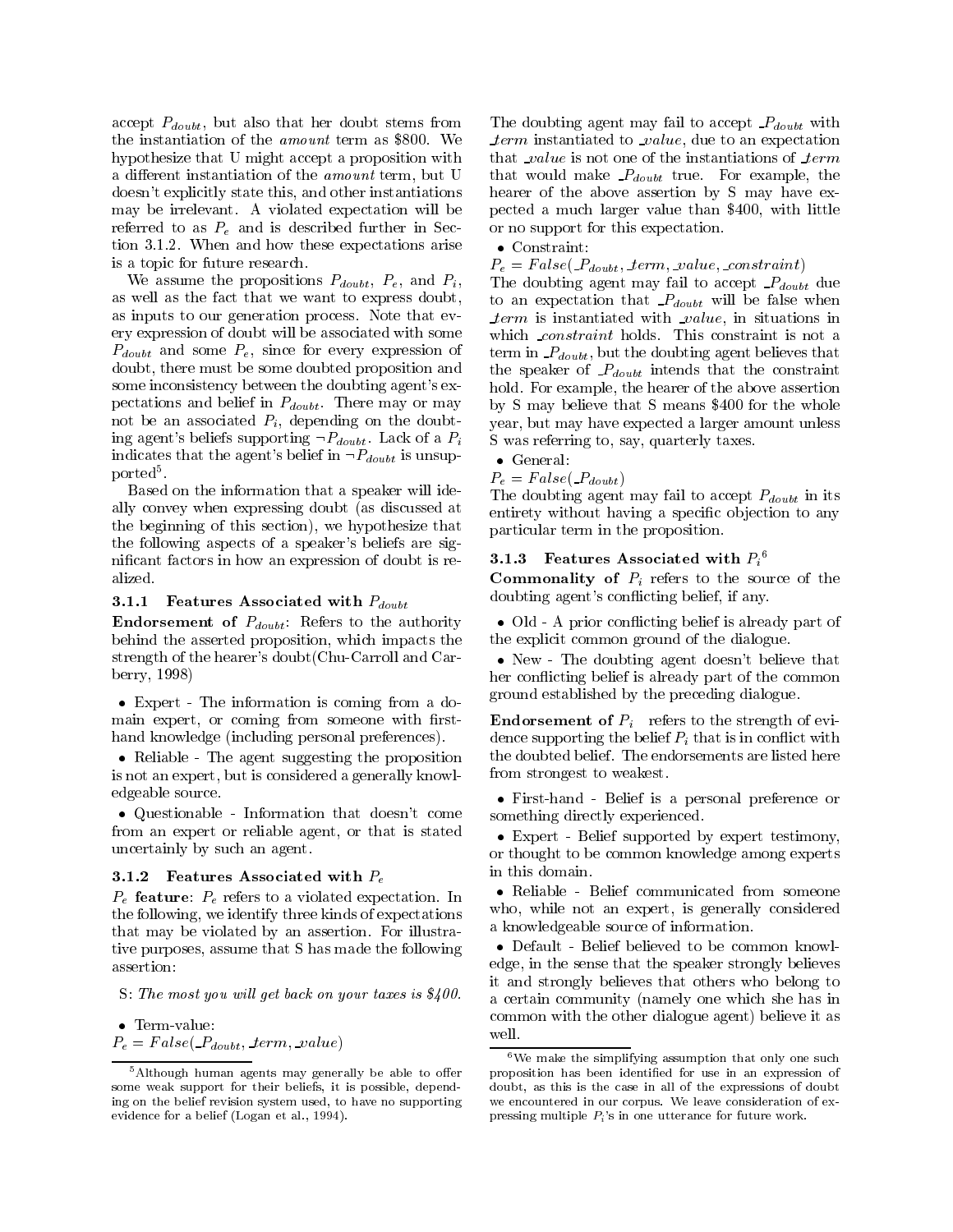Derived - Belief is derived from other beliefs in such a way that it is considered strong.

 Hypothesis - The belief is derived from other beliefs in such a way that it is considered weak. This category includes beliefs derived from analogy with another belief in a similar proposition.

• None - The belief is unsupported.

Endorsement of Implication refers to the strength of evidence supporting the belief that  $P_i$ being true implies that  $P_{double}$  is not true. The endorsements are listed from strongest to weakest. We assume the same definitions as the category above and that the two lists lie on the same strength scale. That is, an implication endorsed as reliable is the same strength as a  $P_i$  endorsed as reliable and stronger than a  $P_i$  endorsed as hypothesis. The only addition to this list is the Logical endorsement to account for instances in which  $P_{double}$  can be logically deduced from  $P_i$ .

- Logical  $\neg P_{doubt}$  directly inferred from  $P_i$ .
- $\bullet~$  First-hand  $^7$
- Expert
- Reliable
- 
- Derived
- Hypothesis
- None

#### Form features  $3.2$

Expressions of doubt occur in a variety of forms. We distinguish them according to the surface form of the utterance, the presence of two clue words, and the specificity of the information conveyed.

### Surface Form

• Surface Negative Question - "Isn't that only worth what someone will pay for it?" This category also includes negative tag questions.

 $\bullet$  Simple interrogative - "Can I join the IRA when I am  $65$ ?"

• Statement as Question - "I must file a return?" This category also includes elliptical fragments such as "\$400?"  $\overline{a}$  . The  $\overline{a}$   $\overline{a}$  and  $\overline{a}$  and  $\overline{a}$  and  $\overline{a}$  and  $\overline{a}$  and  $\overline{a}$  and  $\overline{a}$  and  $\overline{a}$  and  $\overline{a}$  and  $\overline{a}$  and  $\overline{a}$  and  $\overline{a}$  and  $\overline{a}$  and  $\overline{a}$  and  $\overline{a}$  and  $\$ 

• Simple declaration - "I calculated 10."

• Proposition within a belief clause - "I thought they only started this year."

#### Clue word

- $\bullet$  But
- Even though

**Specificity** - General forms of the expression can be more or less specific in the amount of information conveyed.

 Generic: Sentence that is a general question of the previous utterance.

- h. you still -you have to file a state income tax return as well
- j. i do?

• Repetition: Repetition of a phrase from previous

- h.  $OK$ , what I'd like you to do is lend him the  $20$ thousand.
- l. 20 thousand?

 Repetition+ : Repetition of phrase from previous utterance plus new information

- h. right. the maximum amount of credit that you will be able to get will be  $$400$  on their tax return
- c. \$400 for the whole year?

 Contradict: Presentation of a belief that implies the negation of  $P_{double}$ 

- h. and  $H$  there's no reason why you shouldn't have an ira for last yr
- j. well i thought they just started this yr

 Contradict+Source: Presentation of a contradictory belief and the source of that belief.

h had told j he must pay tax on his \$6256

j. mm. harry another thing. i have the internal uh revenue uh ask you about that 6256 \$ uh since i have the fund he said no! so what do i do now?

 Explicit+Contradict: Explicit statement of disbelief, followed by a contradictory belief.

- b. well ah he uh  $\ldots$  he belongs to a money market fund now and uh they will do that *finvest* it in govt securities as part of their individual retirement account/ for him
- h. i'm not so sure of it.. they may move it ah into a into a govt securities fund, but i'm not so sure that they can move it into

#### 3.3 Realizing an Expression of Doubt

Many of the expressions of doubt in our corpus are non-ideal, because they were not recognized as doubt or because information that was not included in the utterance, but could have been, was ultimately needed to resolve the doubt. Thus it was not appropriate to use the corpus as training data for machine learning. Consequently, the following rules are based

<sup>&</sup>lt;sup>7</sup>The question of how much experience is needed to learn a belief in an implication is beyond the scope of this paper.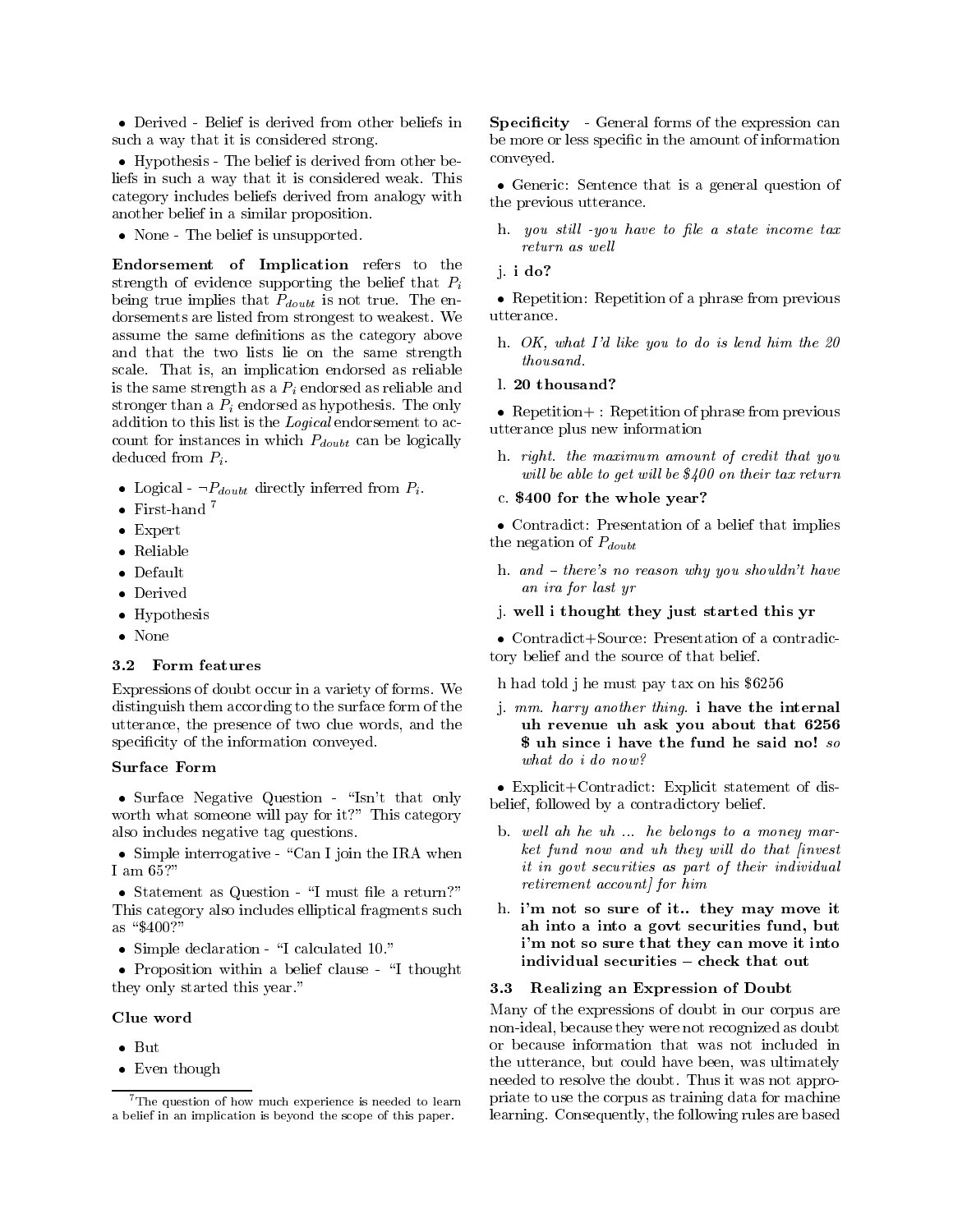on our examination of naturally occurring dialogues, as well as our judgments of which of these naturally occurring forms was more or less successful in the dialogue.

#### 3.3.1 Rules for expressing doubt via  $P_i$

The majority of expressions of doubt occurring in the corpus were of the general form of one agent expressing a belief  $P_i$  that implies a contradiction to the proposition being doubted (though a clue word may be necessary  $-$  see rules CW1 and CW2 on the next page). These contradictions all require that the doubted agent be able to recognize the implied negation of  $P_{double}$  from the proposition in the doubting agent's utterance.

PI1: Specificity = Contradict, Surface Form = surface negative question with  $P_i$ 

if Endorsement of Implication at least as strong as Endorsement of  $P_i$  and Endorsement of  $P_i$ not greater than default

Surface negative questions convey uncertain belief in a proposition and a belief that the doubted agent will be able to infer the implication. This form is therefore appropriate when  $P_i$  is considered more questionable than the implication or if  $P_i$  and the implication are endorsed equally strongly, in which case it is reasonable to address  $P_i$  before the implication.

 $PI2:$  Specificity = Contradict,

**Surface Form** =  $P_i$  embedded in a belief clause if **Endorsement of**  $P_i$  = Reliable or Expert and Endorsement of Implication stronger than default and **Endorsement of**  $P_i$  stronger than **En**dorsement of  $P_{double}$ 

(except those instances covered by rule PI6 below) Propositions embedded in belief clauses appear to convey stronger beliefs than those expressed as a surface negative question. In an informal survey, graduate students were given dialogues which ended with several alternative forms of expressions of doubt. They were asked to rate the strength of belief in the underlying proposition conveyed by each form. For the majority of instances, expressions of the form  $P_i$ embedded in a belief clause were judged to convey stronger beliefs than those in surface negative form.

#### PI3: Specificity = Contradict,

**Surface Form** = simple declaration of  $P_i$ 

if **Endorsement of**  $P_i$  = first-hand and **Endorse**ment of Implication stronger than Default

Doubt expressed by asserting the truth of a proposition reflects beliefs that are more strongly held than those embedded in a belief clause. The doubted agent is not "invited" to address the doubt by providing evidence against the held belief, but to instead weaken belief in the implication if that is possible (or concede that the other agent is correct).

 $PI4:$  Specificity = Contradict,

Surface Form = simple interrogative about whether  $P_{double}$  is possible if  $P_i$ 

if Endorsement of Implication weaker than Endorsement of  $P_i$  and no stronger than default and **Endorsement of**  $P_i$  is stronger than None

If the doubting agent is uncertain about  $P_i$ , but has more uncertainty about whether  $P_i \rightarrow \neg P_{double}$  than about whether  $P_i$  is true, then she should call attention to the implication so that the doubted agent knows that refuting the implication may be the easiest way to resolve the doubt. In the corpus agents often use a question (like "Can I join the ira when I'm 65?") to emphasize the implication, while the other forms emphasize  $P_i$ .

 $P15:$  Specificity = Contradict+Source,

**Surface Form** = simple declaration of  $P_i$ 

if **Endorsement of**  $P_i$  = Reliable or Expert and Endorsement of Implication stronger than default and **Endorsement of**  $P_{double} =$  **Endorsement** of  $P_i$ 

This situation corresponds to the case where two con
icting beliefs are very strong and considered equally plausible. Since many belief revision systems would prefer to keep the old belief, revising the least amount possible (Logan et al., 1994), the existing beliefs will be relatively resistant to revision, and will only be displaced by an inconsistent belief of higher endorsement. That is, the doubted agent can persuade the doubting agent by convincing her that he is more expert than the old source. Therefore, this extra source information is important for resolving the doubt.

PI6: Specificity = Explicit + Contradict,

**Surface Form**  $=$  simple declaration of disbelief followed by simple declaration of  $P_i$ 

if **Endorsement of**  $P_i$  = expert and **Endorsement** of implication  $=$  logical or expert and Endorse**ment of**  $P_{double}$  = questionable

The Explicit+Contradict method of expressing doubt conveys a strong resistance to changing the previously held belief, but unlike a certain rejection, invites the doubted agent to present more evidence in his next turn. This form is therefore appropriate when an agent feels support for her belief is greatly superior to evidence for an opposing belief, but is willing to negotiate further.

If  $P_i$  exists, then clue words are often used in expressions of doubt. Rules CW1 and CW2 add a clue word.

#### $CW1$ : **Clue word** = Even though

if Endorsement of Implication weaker than Endorsement of  $P_i$  and Endorsement of  $P_i$  is stronger than Hypothesis and Commonality = Old "Even though" directly signals a potential contradiction and implies that the agent has some strong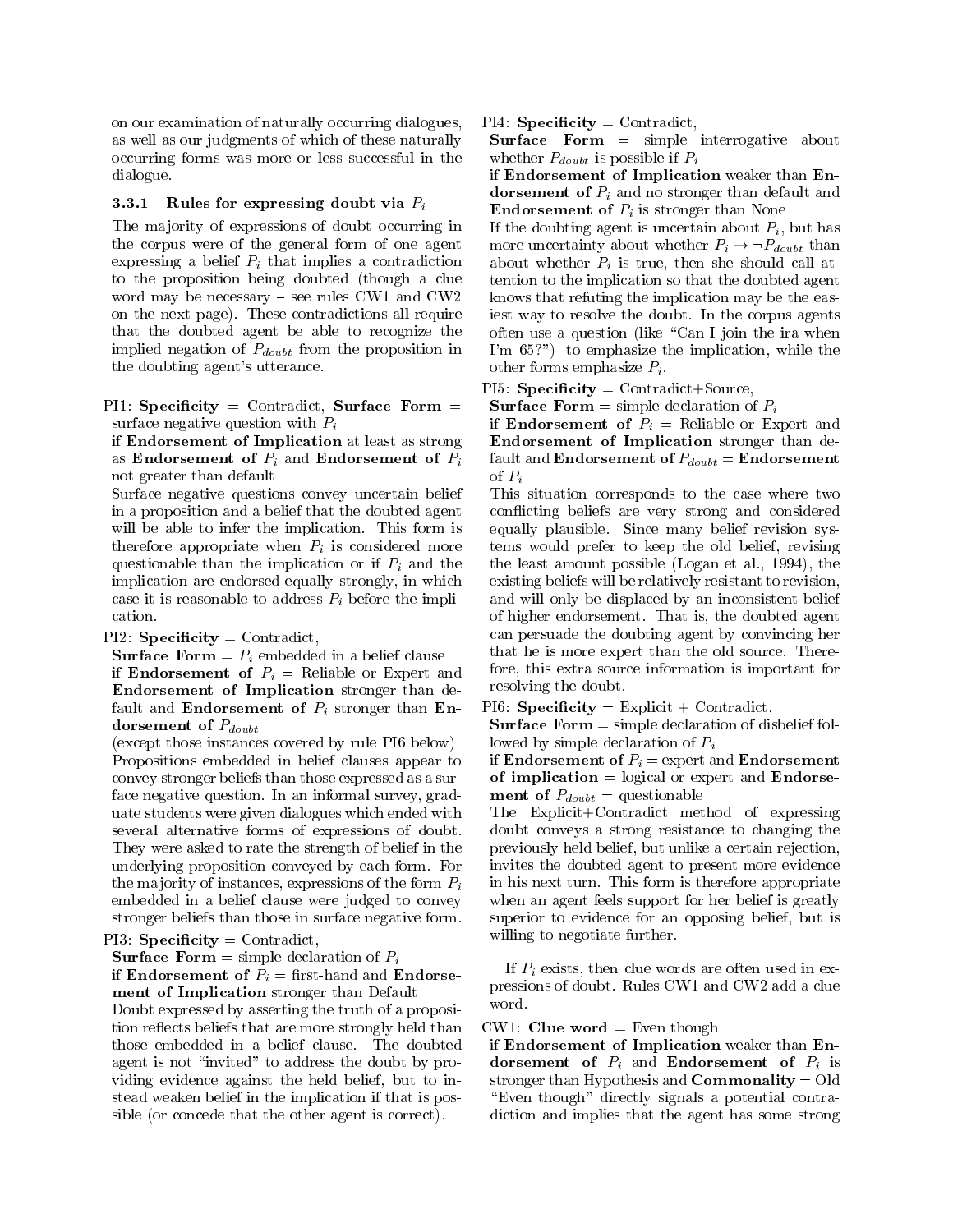belief in a fact that may or may not conflict with  $\sim$  4 the doubted utterance and which is already a part  $4.1$ of the common ground of the participants.

#### $CW2$ : Clue word = But

if Endorsement of implication  $=$  first-hand, hypothesis, or none and **Commonality** = New

" $\text{But" signals an objection. Since the doubled agent$ has to infer that  $P_i$  implies the negation of the doubted proposition, the doubting agent should give a clue that she is expressing doubt when she expects the implication to be non-obvious. That is, if the implication relies on information that is known only to her or information which she has little evidence for (and therefore little cause to believe that the other agent believes the same), she should use a clue word.

#### 3.3.2 Rules for expressing doubt directly

Rules PE1 - PE3 are applicable when there is no  $P_i$ .

PE1: Specificity = generic,

**Surface Form**  $=$  **statement as question** 

if  $P_e$  feature = general

This represents the situation in which the system has a weak belief in  $\neg P_{doubt}$  that is unsupported by other evidence. The simple questioning of  $P_{doubt}$ usually has the effect of prompting the other agent for more information or a reassertion of the proposition's truth.

# PE2: Specificity = Repetition (of \_value),

**Surface Form**  $=$  statement as question

if  $P_e$  feature = term-value

When doubt is expressed as a simple repetition, the agent is calling attention to a specic portion of the previous utterance. By questioning the value of a term in  $P_{double}$ , especially in situations where there is no reason to believe it has been misunderstood, the agent is calling attention to this instantiation as the reason for the doubt.

PE3: Specificity = Repetition+

(repetition of value plus constraint),

**Surface Form**  $=$  **statement as question** 

if  $P_e$  feature = constraint

Partial repetitions containing extra information are much the same as repetitions described above, except that if the doubted agent has a more specic reason for not accepting  $P_{doubt}$ , she should express it so that the doubted agent may address it. The new information in the utterance gives the constraint under which the agent doubts that the term is instantiated appropriately. So a response of "\$400 for the whole year?" to the assertion by  $S$  at the beginning of section 3.1.2 conveys the implication that \$400 might be a reasonable amount for part of the year and thus that the agent expected the amount to be larger than 400 for the entire year.

## **Evaluation**

Our corpus consists of spontaneous utterances that are imperfect and thus cannot be considered a "gold" standard" by which to judge our realizations of expressions of doubt. Therefore, we used human subjects to perform a preliminary evaluation of our generation methodology.

In section 3 we contend that a speaker must form her utterance so that the hearer can determine: that she is expressing doubt, what she is doubting, the strength of her doubt, and the support for this doubt. In order to determine how well the forms we generate accomplish this, we had six sub jects judge dialogue segments which ended with a response that was, in some cases, an expression of doubt. The expressions of doubt in the questionnaire corresponded to the forms that our rules would generate.

The subjects were asked to read the dialogue segments, and to answer questions about a particular highlighted utterance. The subjects were first asked whether the utterance was expressing doubt. If so they were asked to specify at which utterance, and to rate the strength of the doubt. Each dialogue was also followed by a list of propositions which included those we judged to be the relevant  $P_e, P_i$ , and implication beliefs that would have caused the generation and seemed appropriate from the dialogue. The subjects were asked to choose and rate the strength of those that were *communicated* by the doubting agent in order to see if these correlated with the endorsements from which they would have been generated.

#### 4.2 Results

There were ten responses which were intended to be expressions of doubt; all were correctly judged as such by all subjects. There were four responses given to the sub jects which were not expressions of doubt, of which all except one was judged correctly by all subjects. For every expression of doubt, the sub jects all agreed on which utterances contained the doubted proposition.

We had asked the subjects to rate the strength of the doubt. Sub jects almost always rated instances in which doubt was expressed directly at  $P_{double}$  as conveying weaker doubt than forms expressing doubt by contending  $P_i$ . Although strength of doubt doesn't correspond directly to one of our belief features, this is consistent with the idea that supporting evidence may not be attributed if it is not expressed.

We next asked the subjects to pick from a list of propositions those which contributed to the doubt in order to see if they attributed to the agent the  $P_e, P_i$ ,

<sup>8</sup>One utterance which was not considered an expression of doubt by the authors was considered an expression of doubt by two of the sub jects. We do not consider this an expression of doubt in computing our results.